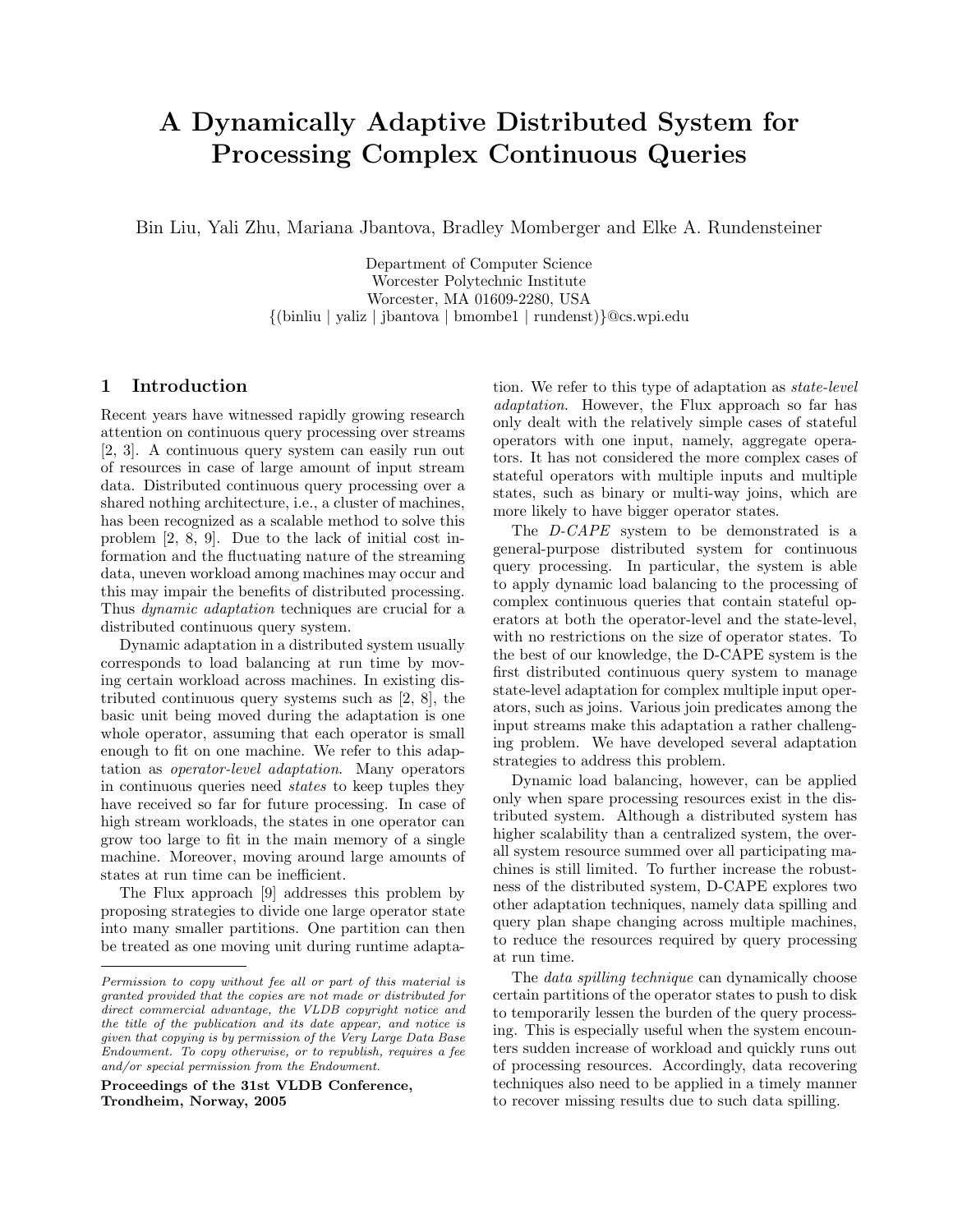The query plan shape changing across multiple machines can also decrease the overall query processing cost. As a unique feature in the D-CAPE system, we are the first to explore such cross-machine plan-level adaptation opportunities to increase the efficiency of the distributed system. The shape of the query plans distributed across a cluster is usually assumed to stay unchanged during its execution. However, as the stream characteristics may fluctuate over time, sometimes it is beneficial to modify the shape of the query plan across a cluster. For example, if multiple joins in a query plan are being executed on more than one machine in the cluster, dynamically changing the order of these joins based on their selectivities can reduce the runtime processing cost.

Our demo uses a unique application domain of Fire Protection Engineering (FPE) that engages in fire modeling, monitoring, and prediction. We have an on-going collaboration with the FPE Department at Worcester Polytechnic Institute (WPI) [1]. To solve firesafety problems in our modern age, FPE researchers construct sophisticated computer models about complex phenomena of fire spread in structural systems. Empirical measurements are also being made by executing and monitoring live experiments, in either laboratory facilities, such as the WPI Fire Science Laboratory, or in rare times in controlled real structures. Such empirical measurements are essential to ensuring accurate models. During live experiments, sensors are placed at key locations in controlled structures and stream data back to the computer host. Such data often has highly unpredictable characteristics. It can include information such as temperature, humidity, smoke dynamics and water suppression. Our distributed query engine allows the FPE researchers to submit online continuous queries and analyze the experimental stream data at runtime, comparing actual phenomena against the predicted simulation model even under very high stream workload.

### 2 System Architecture

The overall architecture of the D-CAPE system is described in Figure 2. We refer to each machine in the cluster as one CAPE processor [8], or one processor for short. A dedicated distribution manager is deployed to control a set of CAPE processors.

Each CAPE processor has a central continuous query processing engine responsible for executing operators that are activated in this processor. The *data* receiver receives tuples from stream sources or other processors, feeding them into the right operators in the processor. The data distributor, on the other hand, sends output tuples to operators in different processors. The *local statistics gatherer* continuously collects statistics for the current processor. This information will be used to make local adaptation decisions as well as reported to the distribution manager for the adap-



Figure 1: D-CAPE Framework Architecture

tation across processors.

The distribution manager controls a set of CAPE processors. It is in charge of 1) the initial distribution, 2) connecting query plans that are distributed over multiple processors, 3) collecting statistics about each processor, and 4) making adaptation decisions based on adaptation policies. The distribution manager is designed to be light-weight. Thus one distribution manager is able to manage a large number of processors.

## 3 System Highlights

#### 3.1 Initial Distribution

An effective initial distribution can set a good starting point and have positive influence on the characteristics of the adaptation techniques to be applied at runtime. However, at this stage no runtime statistics regarding the state of the distributed system and the cost of operators are available. In the D-CAPE system, to have a comprehensive estimation of the statistics, the initial distribution utilizes many cost factors including the number and the type of query operators, the size of the window constraints, and the number of available processors. The initial distribution is a dual-level algorithm that operates at both the operator level and the state level. It divides operators into groups and distribute these groups across the cluster. An operator with large windows (states) is divided and placed into multiple groups, and distributed to multiple processors. The initial distribution algorithms aim to be both workload-aware, to equalize the number of operators and states across processors, and network-aware, to reduce the number of connections across processors.

#### 3.2 Operator-level Adaptation

When the query operators have small or no states, the runtime adaptation can be applied at the operator level. That is, an operator as a whole or even multiple operators are moved across processors.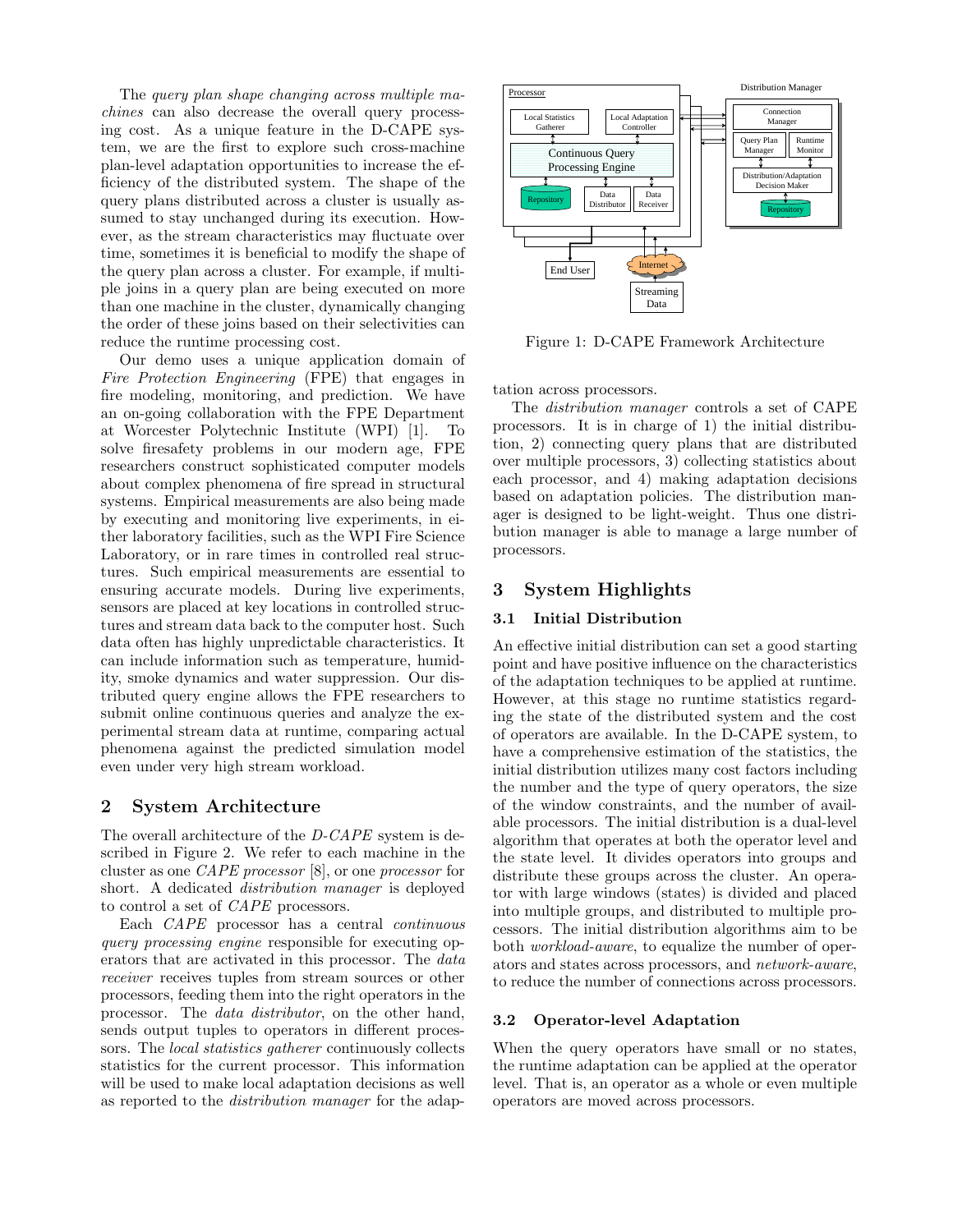Several cost measurements are used to determine overloaded and underloaded processors. For example, the load can be measured based on the output rate at which an operator sends tuples across the network. The load can also be estimated by the sum of the costs of all active operators on that processor. The memory consumption can be a good indicator of load as well. Experiments in our prototype system show that the number of network connections (network costs) in a processor is often a non-trivial cost factor. Figure 2 illustrates the CPU costs incurred when the number of network connections increases. As we can see, the network connections play an important role in the overall performance of the system. In the D-CAPE system, this cost factor affects the design of both initial distribution algorithms and runtime adaptation policies.



Figure 2: CPU Utilization/Network Connections

Redistribution policies are designed based on the combinations of these cost measurements. For example, the degradation based policy, one of the redistribution policies in the system, aims to alleviate the loads on processors that have shown an increase in the cost. If the increase is beyond a certain threshold, the cost is lessened by moving the most costly operators to other processors. During the redistribution decision phase, higher preference is given to operators that by moving them can reduce the overall number of network connections in the system.

#### 3.3 State-level Adaptation

Partitioned parallelism [5, 7] is applied to query operators with large states accumulated at run-time. By using this strategy, each operator will be run on multiple processors with each operator instance working only on a portion of whole data streams. We here use an m-way symmetric hash join as an example to illustrate the basic ideas of state-level adaptation.

Adapting States Across Processors. Our system utilizes the partitioned parallel processing as used in Volcano [4] and Flux [9]. Input streams of operators are partitioned into many smaller partitions and a number of partitions are assigned to each operator instance. At runtime, the adaptation algorithms can choose certain partitions to move across the machines if necessary. For example, Figure 3 illustrates a 3-

way join that is processed over three CAPE processors. In this case, each input stream is partitioned into 500 partitions, which then distributed to 3 processors. Here, each processor has join states from different input streams with the same partition ID. At runtime, our mechanism is to choose all the states with the same partition ID as a whole unit to move. This avoids joins across multiple processors. For example, if we only move  $A_1$  from  $m_1$  to  $m_2$ , then the newly incoming tuples to partition  $A_1$  would have to probe  $B_1$  which is now located on another machine.



Figure 3: Partitioned Mway-Join Example

State Spilling and Recovering. However, the overall resources of a distributed system are still limited. Adapting states across processors by itself may not solve the problem of overall system resource shortage. Thus, the D-CAPE system is also designed to be able to temporarily spill state partitions into the local disk of the processor. This allows the system to react to overall resource shortage immediately. States that have been spilled become inactive. Thus, new inputs to the operator are processed based on the partial states (the main memory resident part) only. Given that, a state recovering process is necessary to merge the memory resident and the disk resident states when resources become available. In the recovery process, all the missing results are generated. For example, as shown in Figure 4, processor  $m_1$  pushes state partitions into the local disk when main memory overflows. These states will be recovered later when free memory on  $m_1$  becomes available.



Figure 4: State Spill and Recovery

Our D-CAPE employs both state adapting across machines and state spilling into local disks, as illus